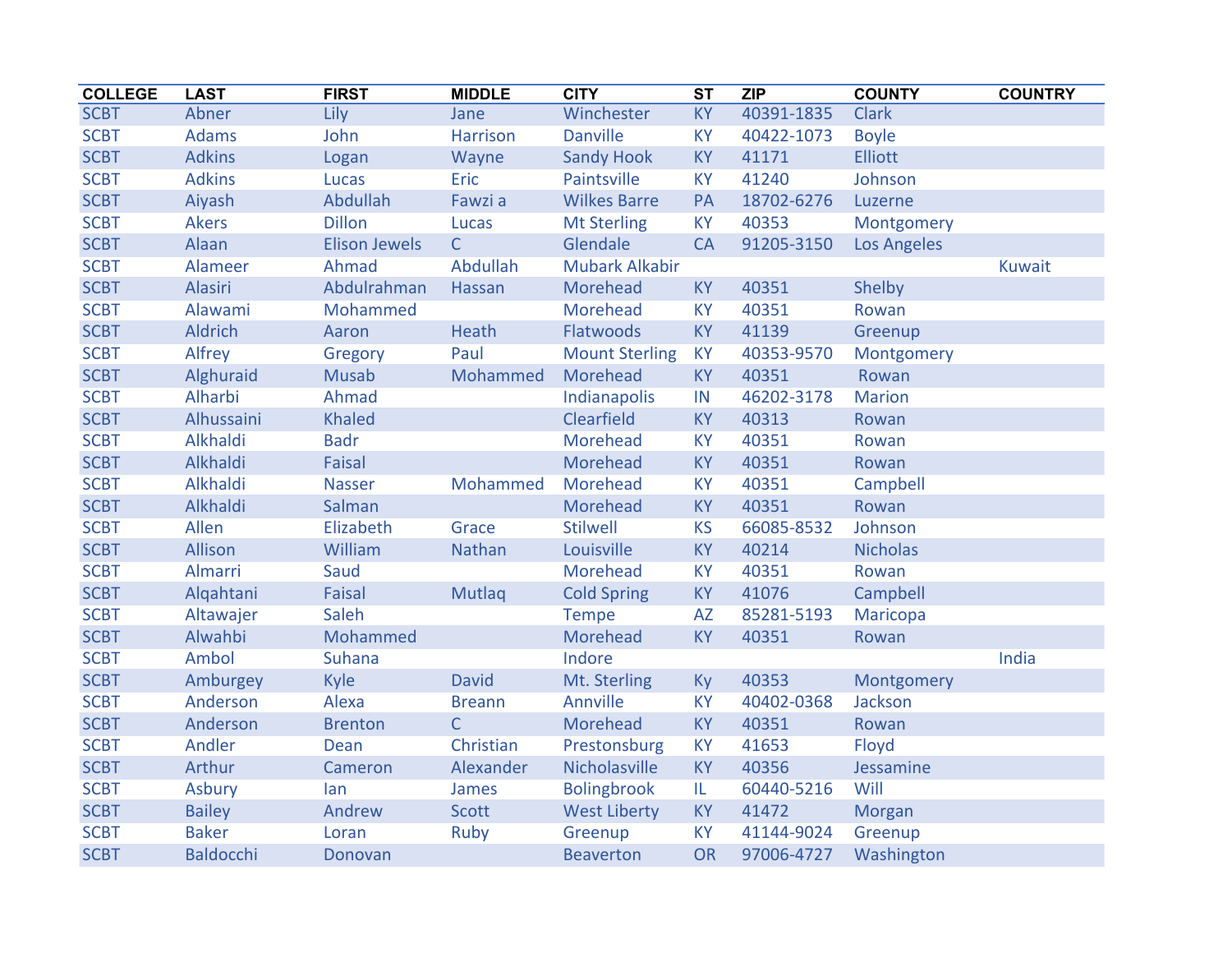| <b>SCBT</b> | <b>Barker</b>   | Christopher    | Chase           | Morehead            | <b>KY</b> | 40351-8293 | Rowan                 |
|-------------|-----------------|----------------|-----------------|---------------------|-----------|------------|-----------------------|
| <b>SCBT</b> | <b>Barrett</b>  | Cameron        | William         | Dayton              | <b>KY</b> | 41074-1113 | Campbell              |
| <b>SCBT</b> | <b>Bartley</b>  | Aaron          | <b>Tyler</b>    | Wellington          | <b>KY</b> | 40387      | Menifee               |
| <b>SCBT</b> | <b>Bass</b>     | Chase          | <b>Stanton</b>  | <b>South Shore</b>  | <b>KY</b> | 41175-7867 | Greenup               |
| <b>SCBT</b> | <b>Bechard</b>  | <b>Tanner</b>  |                 | Milton              | <b>VT</b> | 05468-3928 | Chittenden            |
| <b>SCBT</b> | <b>Bentley</b>  | <b>Dalton</b>  | <b>Marshall</b> | Wellington          | <b>KY</b> | 40387      | Menifee               |
| <b>SCBT</b> | <b>Benvie</b>   | Justin         | <b>Purvis</b>   | Prosper             | <b>TX</b> | 75078-8804 | Collin                |
| <b>SCBT</b> | <b>Bettger</b>  | James          | Christopher     | Mt. Sterling        | <b>KY</b> | 40353      | Montgomery            |
| <b>SCBT</b> | <b>Binion</b>   | Stephanie      | Kay             | <b>Olive Hill</b>   | <b>KY</b> | 41164      | Carter                |
| <b>SCBT</b> | <b>Black</b>    | Kamryn         | Rayann          | Morehead            | <b>KY</b> | 40351      | Rowan                 |
| <b>SCBT</b> | <b>Black</b>    | Sarah          | <b>Haviland</b> | Lexington           | <b>KY</b> | 40514      | Fayette               |
| <b>SCBT</b> | <b>Bogart</b>   | <b>Tanner</b>  | Peyton          | Sardinia            | OH        | 45171-8515 | <b>Brown</b>          |
| <b>SCBT</b> | <b>Boggs</b>    | Davy           |                 | <b>Olive Hill</b>   | <b>KY</b> | 41164-8244 | Carter                |
| <b>SCBT</b> | <b>Boggs</b>    | Logan          | Christopher     | Wurtland            | <b>KY</b> | 41144-7508 | Greenup               |
| <b>SCBT</b> | <b>Botts</b>    | William        | <b>Scott</b>    | Jeffersonville      | <b>KY</b> | 40337-8829 | Montgomery            |
| <b>SCBT</b> | <b>Boyd</b>     | Zachary        | <b>Thomas</b>   | Kent                | OH        | 44240-6876 | Portage               |
| <b>SCBT</b> | <b>Branham</b>  | <b>Mack</b>    | Austin          | Ashcamp             | <b>KY</b> | 41512      | Pike                  |
| <b>SCBT</b> | <b>Brooks</b>   | Christiana     | Alexandria      | Morehead            | <b>KY</b> | 40351-7406 | Rowan                 |
| <b>SCBT</b> | <b>Brown</b>    | Dalton         | Michael         | <b>Olive Hill</b>   | <b>KY</b> | 41164      | Carter                |
| <b>SCBT</b> | <b>Brown</b>    | Lila           | Mackenna        | Portsmouth          | OH        | 45662-6421 | Scioto                |
| <b>SCBT</b> | <b>Brown</b>    | <b>Tanner</b>  | Allen           | Lawrenceburg        | <b>KY</b> | 40342-1450 | Anderson              |
| <b>SCBT</b> | <b>Browning</b> | Caleb          | <b>Augustus</b> | Winchester          | <b>KY</b> | 40391      | <b>Clark</b>          |
| <b>COBT</b> | <b>Bryan</b>    | Lloyd          | A               | Cheltenham          | <b>MD</b> | 20623-1123 | <b>Prince Georges</b> |
| <b>SCBT</b> | <b>Burden</b>   | <b>Mason</b>   | Lee             | <b>Mount Olivet</b> | <b>KY</b> | 41064-8649 | Robertson             |
| <b>SCBT</b> | <b>Burdine</b>  | Caitlyn        | Hope            | Frankfort           | <b>KY</b> | 40601      | Franklin              |
| <b>SCBT</b> | <b>Burton</b>   | Shelby         | Paige           | Morehead            | <b>KY</b> | 40351      | Carter                |
| <b>SCBT</b> | <b>Bush</b>     | <b>Brendan</b> | Anthony         | Ezel                | <b>KY</b> | 41425-8614 | Morgan                |
| <b>SCBT</b> | <b>Buteyn</b>   | <b>Thomas</b>  | Andrew          | Somerset            | <b>KY</b> | 42503-1522 | Pulaski               |
| <b>SCBT</b> | Campbell        | Johnnyce       | Claire          | Lexington           | <b>KY</b> | 40514      | Fayette               |
| <b>SCBT</b> | Cannon          | Leighton       | <b>Riley</b>    | Morehead            | <b>KY</b> | 40351      | Rowan                 |
| <b>SCBT</b> | Cantrell        | Jonathan       | <b>Daniel</b>   | Louisa              | <b>KY</b> | 41230      | Lawrence              |
| <b>SCBT</b> | Carlisle        | Amelia         | <b>Jo</b>       | Morehead            | <b>KY</b> | 40351-8951 | Rowan                 |
| <b>SCBT</b> | Carpenter       | <b>Matthew</b> | D               | <b>Mt Sterling</b>  | <b>KY</b> | 40353      | Montgomery            |
| <b>SCBT</b> | Carper          | Jonathan       | Logan           | Gray                | <b>KY</b> | 40734      | Knox                  |
| <b>SCBT</b> | Carter          | Caleb          | Lee             | Grayson             | <b>KY</b> | 41143-7994 | Carter                |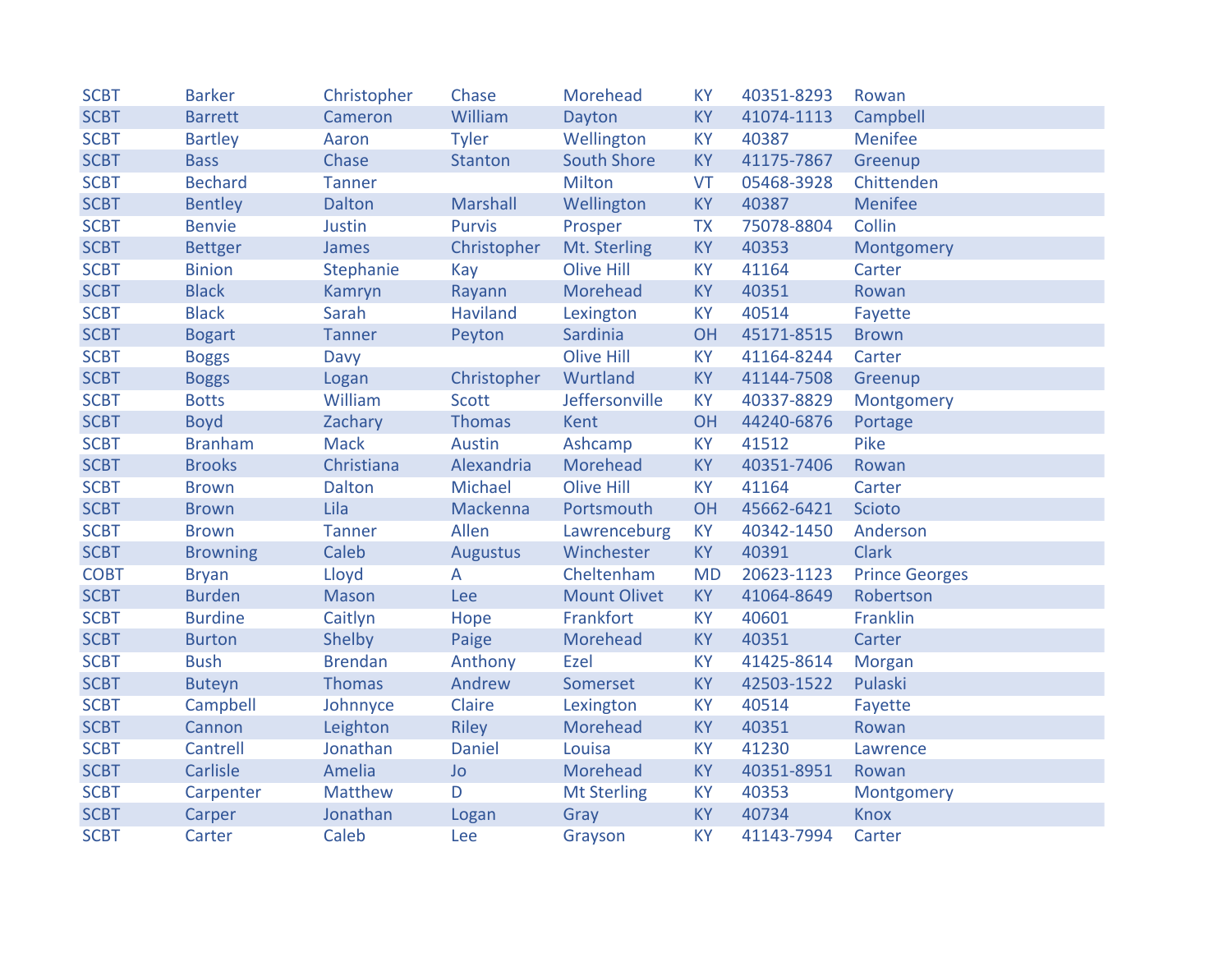| <b>SCBT</b> | <b>Cheek</b>     | Montana        | <b>Bernice</b>      | <b>West Liberty</b>   | <b>KY</b> | 41472-8345 | Morgan           |
|-------------|------------------|----------------|---------------------|-----------------------|-----------|------------|------------------|
| <b>SCBT</b> | Chesney          | Gabriel        | Radge               | Morehead              | <b>KY</b> | 40351      | Rowan            |
| <b>SCBT</b> | <b>Childers</b>  | Kassidy        | Morgan              | Pikeville             | <b>KY</b> | 41501-8190 | Pike             |
| <b>SCBT</b> | Chowning         | William        | <b>Stuart</b>       | California            | <b>KY</b> | 41007      | Campbell         |
| <b>SCBT</b> | Christian        | Aaron          | Michael             | Morehead              | <b>KY</b> | 40351      | Rowan            |
| <b>SCBT</b> | <b>Clemons</b>   | <b>Brianna</b> | Haney               | Jackson               | <b>KY</b> | 41339-8106 | <b>Breathitt</b> |
| <b>SCBT</b> | <b>Collins</b>   | Hunter         | Clay                | <b>West Liberty</b>   | <b>KY</b> | 41472      | Morgan           |
| <b>SCBT</b> | <b>Collins</b>   | Zachary        | Wayne               | Olympia               | <b>KY</b> | 40358      | <b>Bath</b>      |
| <b>SCBT</b> | Compton          | <b>Tyler</b>   | Jacob               | Minford               | OH        | 45653-8540 | Scioto           |
| <b>SCBT</b> | Conley           | Michael        | <b>Curtiss</b>      | Salyersville          | <b>KY</b> | 41465      | <b>Magoffin</b>  |
| <b>SCBT</b> | Cooper           | <b>DeVon</b>   | T                   | Louisville            | <b>KY</b> | 40218-3412 | Jefferson        |
| <b>SCBT</b> | Cooper           | Joshua         | Kyle                | <b>Mount Sterling</b> | <b>KY</b> | 40353-7949 | Montgomery       |
| <b>SCBT</b> | Corbin           | Cameron        | Lee                 | Sharpsburg            | <b>KY</b> | 40374      | <b>Bath</b>      |
| <b>SCBT</b> | Cordray          | Andrew         | <b>Thomas</b>       | Cynthiana             | <b>KY</b> | 41031-8580 | Harrison         |
| <b>SCBT</b> | Cornette         | Whitney        | <b>Danielle</b>     | Tollesboro            | <b>KY</b> | 41189      | Lewis            |
| <b>SCBT</b> | Cox              | Abigail        | Elisabeth           | Campton               | <b>KY</b> | 41301-8758 | Wolfe            |
| <b>SCBT</b> | Cox              | <b>Matthew</b> | Eugene              | Flatwoods             | <b>KY</b> | 41139-1548 | Greenup          |
| <b>SCBT</b> | Crabtree         | Christian      | Abram               | <b>Stanton</b>        | <b>KY</b> | 40380      | Powell           |
| <b>SCBT</b> | Craig            | Catrina        | Elizabeth           | <b>West Liberty</b>   | <b>KY</b> | 41472      | Morgan           |
| <b>SCBT</b> | Craig            | <b>Elissa</b>  | <b>Flora Mae</b>    | Walton                | <b>KY</b> | 41094-7800 | <b>Boone</b>     |
| <b>SCBT</b> | Crawford         | Gabrielle      | Ophellia            | <b>Bartlett</b>       | <b>TN</b> | 38135-3043 | Shelby           |
| <b>SCBT</b> | Croucher         | Luke           | N.                  | Oxford                | OH        | 45056      | <b>Butler</b>    |
| <b>SCBT</b> | Crumbacker       | <b>Isaac</b>   | <b>David</b>        | Finchville            | <b>KY</b> | 40022-6743 | Shelby           |
| <b>SCBT</b> | Crump            | Joshua         | Aaron               | Flemingsburg          | <b>KY</b> | 41041-8257 | Fleming          |
| <b>SCBT</b> | <b>Darnell</b>   | <b>Nathan</b>  | James               | <b>Mt Sterling</b>    | <b>KY</b> | 40353-7948 | Montgomery       |
| <b>SCBT</b> | <b>Davis</b>     | Caleb          | Christopher         | Winchester            | <b>KY</b> | 40391-9549 | <b>Clark</b>     |
| <b>SCBT</b> | <b>Davis</b>     | <b>Matthew</b> | <b>Jordan Razor</b> | Owingsville           | <b>KY</b> | 40360      | <b>Bath</b>      |
| <b>SCBT</b> | Dean             | Julie          | MacKenzie           | Springfield           | <b>KY</b> | 40069      | Washington       |
| <b>SCBT</b> | <b>Delisle</b>   | Griffin        | <b>Douglas</b>      | <b>New Richmond</b>   | OH        | 45157-9668 | Clermont         |
| <b>SCBT</b> | <b>Denney</b>    | <b>Tayler</b>  | <b>Danielle</b>     | Louisville            | <b>KY</b> | 40245      | Jefferson        |
| <b>SCBT</b> | <b>Dennis</b>    | <b>Haley</b>   | Michelle            | Olive Hill            | <b>KY</b> | 41164      | Carter           |
| <b>SCBT</b> | <b>Dennis</b>    | Madison        | Claire              | Morehead              | <b>KY</b> | 40351      | Rowan            |
| <b>SCBT</b> | <b>Dickerson</b> | Emma           | <b>Katrina</b>      | <b>West Liberty</b>   | <b>KY</b> | 41472-7815 | Morgan           |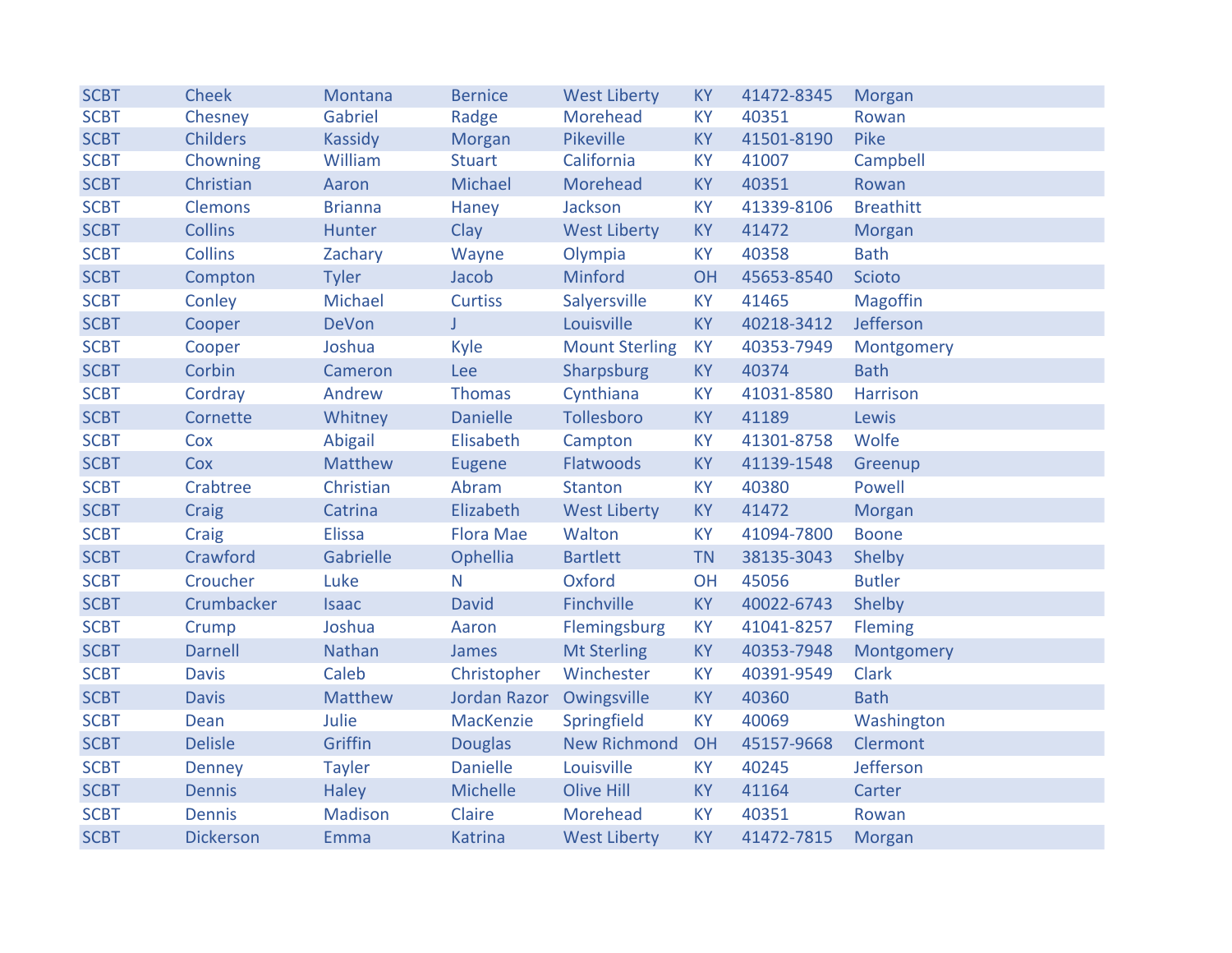| <b>SCBT</b> | <b>Dunagan</b>    | Michael         | Joseph             | <b>Terre Haute</b>      | IN        | 47803-2383 | Vigo            |                      |
|-------------|-------------------|-----------------|--------------------|-------------------------|-----------|------------|-----------------|----------------------|
| <b>SCBT</b> | <b>Duncan</b>     | <b>Taylor</b>   | <b>Hezekiah</b>    | <b>Olive Hill</b>       | <b>KY</b> | 41164-7994 | Carter          |                      |
| <b>SCBT</b> | <b>Dwire</b>      | Rachel          | <b>Sierra</b>      | Manitou                 | <b>KY</b> | 42436-9721 | <b>Hopkins</b>  |                      |
| <b>SCBT</b> | <b>Easterling</b> | Caden           | <b>Scott</b>       | Winchester              | <b>KY</b> | 40391      | <b>Clark</b>    |                      |
| <b>SCBT</b> | Edie              | Jacob           | <b>Martin</b>      | Morehead                | <b>KY</b> | 40351-9774 | Rowan           |                      |
| <b>SCBT</b> | <b>Edwards</b>    | Chase           | Alexander          | Chesapeake              | OH        | 45619-8566 | Lawrence        |                      |
| <b>SCBT</b> | Elam              | James           | <b>Murray</b>      | <b>West Liberty</b>     | <b>KY</b> | 41472      | Morgan          |                      |
| <b>SCBT</b> | Elam              | Maxwell         | James              | <b>West Liberty</b>     | <b>KY</b> | 41472      | Morgan          |                      |
| <b>SCBT</b> | <b>Ellis</b>      | Megan           | Paige              | California              | <b>KY</b> | 41007-8894 | Campbell        |                      |
| <b>SCBT</b> | <b>Ellis</b>      | <b>Tucker</b>   | Jay                | Morehead                | <b>KY</b> | 40351-7422 | Rowan           |                      |
| <b>SCBT</b> | Engle             | <b>Haley</b>    | B                  | <b>Vicco</b>            | <b>KY</b> | 41773-0448 | Perry           |                      |
| <b>SCBT</b> | <b>English</b>    | Chandler        | Austin             | Winchester              | <b>KY</b> | 40391-7921 | <b>Clark</b>    |                      |
| <b>SCBT</b> | Ernst             | Paige           | Anna               | Pittsburgh              | PA        | 15227-0541 | Allegheny       |                      |
| <b>SCBT</b> | Estep             | Jacob           | Carl               | Jeff                    | <b>KY</b> | 41751      | Perry           |                      |
| <b>SCBT</b> | <b>Eubanks</b>    | Joshua          | Haze               | Ashland                 | <b>KY</b> | 41102-7215 | <b>Boyd</b>     |                      |
| <b>SCBT</b> | Everidge          | Kassidy         | Paige              | Hindman                 | <b>KY</b> | 41822-8978 | Knott           |                      |
| <b>SCBT</b> | Faulkner          | Andrew          | <b>Thomas</b>      | <b>Mount Sterling</b>   | <b>KY</b> | 40353      | Montgomery      | <b>United States</b> |
| <b>SCBT</b> | Feltner           | Hannah          |                    | <b>Vicco</b>            | <b>KY</b> | 41773-0362 | Perry           |                      |
| <b>SCBT</b> | Fiantaco          | <b>Nicole</b>   | Ann                | <b>Sterling Heights</b> | MI        | 48314-1510 | Macomb          |                      |
| <b>SCBT</b> | Fitzpatrick       | Gregory         | <b>Tyler</b>       | Royalton                | <b>KY</b> | 41464      | <b>Magoffin</b> |                      |
| <b>SCBT</b> | Fletcher          | Samuel          | <b>Vance Ixtos</b> | <b>Mount Sterling</b>   | <b>KY</b> | 40353-7830 | Montgomery      |                      |
| <b>SCBT</b> | Fulton            | Adam            | William            | <b>West Union</b>       | OH        | 45693-9744 | <b>Adams</b>    |                      |
| <b>SCBT</b> | Garcia-Castro     | Jose            | Luis               | Morehead                | <b>KY</b> | 40351      | Rowan           |                      |
| <b>SCBT</b> | Garris            | <b>Meldrick</b> | <b>Thomas</b>      | <b>Olive Hill</b>       | <b>KY</b> | 41164-5039 | Carter          |                      |
| <b>SCBT</b> | Gdovka            | Anna            | <b>Katherine</b>   | Georgetown              | <b>KY</b> | 40324      | Scott           |                      |
| <b>SCBT</b> | Getchell          | Christopher     | Lee                | Campton                 | <b>KY</b> | 41301-6532 | Wolfe           |                      |
| <b>SCBT</b> | Gevedon           | Andrew          | Clay               | Morehead                | <b>KY</b> | 40351-0000 | Rowan           |                      |
| <b>SCBT</b> | Gibson            | Michael         |                    | Bonnyman                | <b>KY</b> | 41719-0067 | Perry           |                      |
| <b>SCBT</b> | Gillum            | Ryan            | Austin             | Grayson                 | <b>KY</b> | 41143      | Carter          |                      |
| <b>SCBT</b> | Gillum            | Timothy         | <b>David</b>       | <b>Sandy Hook</b>       | <b>KY</b> | 41171      | <b>Elliott</b>  |                      |
| <b>SCBT</b> | Goodin            | Kaitlyn         | <b>Bryanna</b>     | London                  | <b>KY</b> | 40744-9722 | Laurel          |                      |
| <b>SCBT</b> | Gouge             | <b>Derek</b>    | $J_{\star}$        | <b>Berry</b>            | <b>KY</b> | 41003      | <b>Harrison</b> |                      |
| <b>SCBT</b> | Gravitt           | Seba            |                    | Georgetown              | <b>KY</b> | 40324      | <b>Scott</b>    |                      |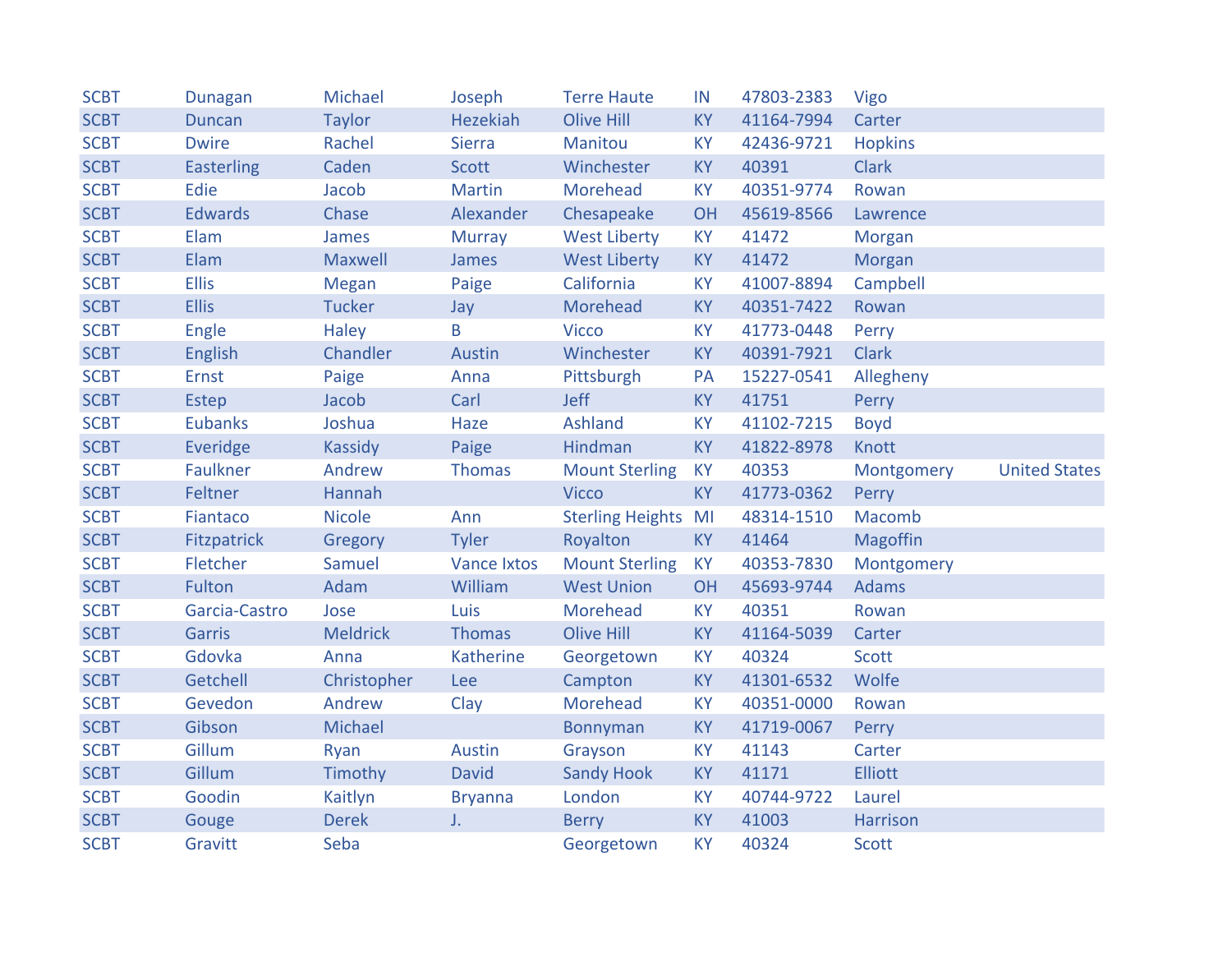| <b>SCBT</b> | Gregory         | Anna          | Kathryn                         | Morehead            | <b>KY</b> | 40351-1149 | Rowan          |
|-------------|-----------------|---------------|---------------------------------|---------------------|-----------|------------|----------------|
| <b>SCBT</b> | Gullet          | Lowell        | <b>Tanner</b>                   | Flatwoods           | <b>KY</b> | 41139-1313 | Greenup        |
| <b>SCBT</b> | Gutierrez       | <b>Monica</b> | Lizbeth                         | Independence        | <b>KY</b> | 41051      | Kenton         |
| <b>SCBT</b> | Hagan           | Jerricah      |                                 | Philpot             | <b>KY</b> | 42366-9762 | <b>Daviess</b> |
| <b>SCBT</b> | Hall            | Adrienne      | <b>Nicole</b>                   | <b>Olive Hill</b>   | <b>KY</b> | 41164      | Carter         |
| <b>SCBT</b> | Hall            | Carly         | S                               | Pikeville           | <b>KY</b> | 41501      | Pike           |
| <b>SCBT</b> | Hall            | Gabriella     | Rose                            | Maysville           | <b>KY</b> | 41056-8107 | <b>Mason</b>   |
| <b>SCBT</b> | Hall            | <b>Lucas</b>  | Spencer                         | Raven               | <b>KY</b> | 41861-9103 | Knott          |
| <b>SCBT</b> | Hall            | Sean          | <b>Daniel</b>                   | <b>Blackey</b>      | <b>KY</b> | 41804-0167 | Letcher        |
| <b>SCBT</b> | <b>Hamilton</b> | Leland        | Shayne                          | Flemingsburg        | <b>KY</b> | 41041-8531 | Fleming        |
| <b>SCBT</b> | Hamm            | Kyle          | W                               | Lexington           | <b>KY</b> | 40503-3568 | Fayette        |
| <b>SCBT</b> | Hampton         | <b>Tylor</b>  | Dean                            | <b>Maysville</b>    | <b>KY</b> | 41056-9173 | Mason          |
| <b>SCBT</b> | <b>Hancock</b>  | Mackenzie     | <b>Matthew</b>                  | Louisville          | <b>KY</b> | 40207-1114 | Jefferson      |
| <b>SCBT</b> | Handley         | Asiah         | Ladawn                          | Morehead            | <b>KY</b> | 40351      | Rowan          |
| <b>SCBT</b> | Hardin          | Zachary       | Morgan                          | Richmond            | <b>KY</b> | 40475      | <b>Madison</b> |
| <b>SCBT</b> | Harmon          | Savannah      | Rose                            | Inez                | <b>KY</b> | 41224-8720 | <b>Martin</b>  |
| <b>SCBT</b> | Hassan          | Dena          | Ahmad                           | Morehead            | <b>KY</b> | 40351      | Rowan          |
| <b>SCBT</b> | <b>Hatton</b>   | Charles       | <b>Michael Dalto Sharpsburg</b> |                     | <b>KY</b> | 40374      | <b>Bath</b>    |
| <b>SCBT</b> | Hawkey          | Joseph        | <b>Daniel</b>                   | Catlettsburg        | <b>KY</b> | 41129-8602 | <b>Boyd</b>    |
| <b>SCBT</b> | Hayden          | <b>Marvin</b> | Anthony                         | Lexington           | <b>KY</b> | 40511-0000 | Fayette        |
| <b>SCBT</b> | Helton          | <b>Tyler</b>  | <b>Bryce</b>                    | Grayson             | <b>KY</b> | 41143-7429 | Carter         |
| <b>SCBT</b> | Henderson       | <b>Travis</b> | Woodburn                        | Jeffersonville      | <b>KY</b> | 40337      | Montgomery     |
| <b>SCBT</b> | Henry           | Jacob         | <b>Maurice</b>                  | <b>Grassy Creek</b> | <b>KY</b> | 41352-9047 | Morgan         |
| <b>SCBT</b> | Hensor          | <b>Bryce</b>  |                                 | Petersburg          | PA        | 16669      | Huntingdon     |
| <b>SCBT</b> | <b>Hesler</b>   | <b>Duncan</b> | Lane                            | Winchester          | OH        | 45697-9758 | <b>Adams</b>   |
| <b>SCBT</b> | <b>Hicks</b>    | Elizabeth     | Ruth                            | Morehead            | <b>KY</b> | 40351      | Montgomery     |
| <b>SCBT</b> | <b>Highley</b>  | Zackary       | Clay                            | Owingsville         | <b>KY</b> | 40360      | <b>Bath</b>    |
| <b>SCBT</b> | Hinton          | Christopher   | Paul                            | Frankfort           | <b>KY</b> | 40601-0000 | Franklin       |
| <b>SCBT</b> | <b>Hitch</b>    | <b>Trevor</b> | Lee                             | Morehead            | <b>KY</b> | 40351-1846 | Rowan          |
| <b>SCBT</b> | Hogge           | <b>Thomas</b> | Glenmore                        | Owingsville         | <b>KY</b> | 40360-2030 | <b>Bath</b>    |
| <b>SCBT</b> | <b>Holbrook</b> | Jesse         | James                           | <b>Olive Hill</b>   | <b>KY</b> | 41164      | Carter         |
| <b>SCBT</b> | <b>Hollan</b>   | Mitchell      | <b>Dalton</b>                   | Morehead            | <b>KY</b> | 40351      | Rowan          |
| <b>SCBT</b> | <b>Holland</b>  | Mirei         |                                 | Owenton             | <b>KY</b> | 40359-3032 | Owen           |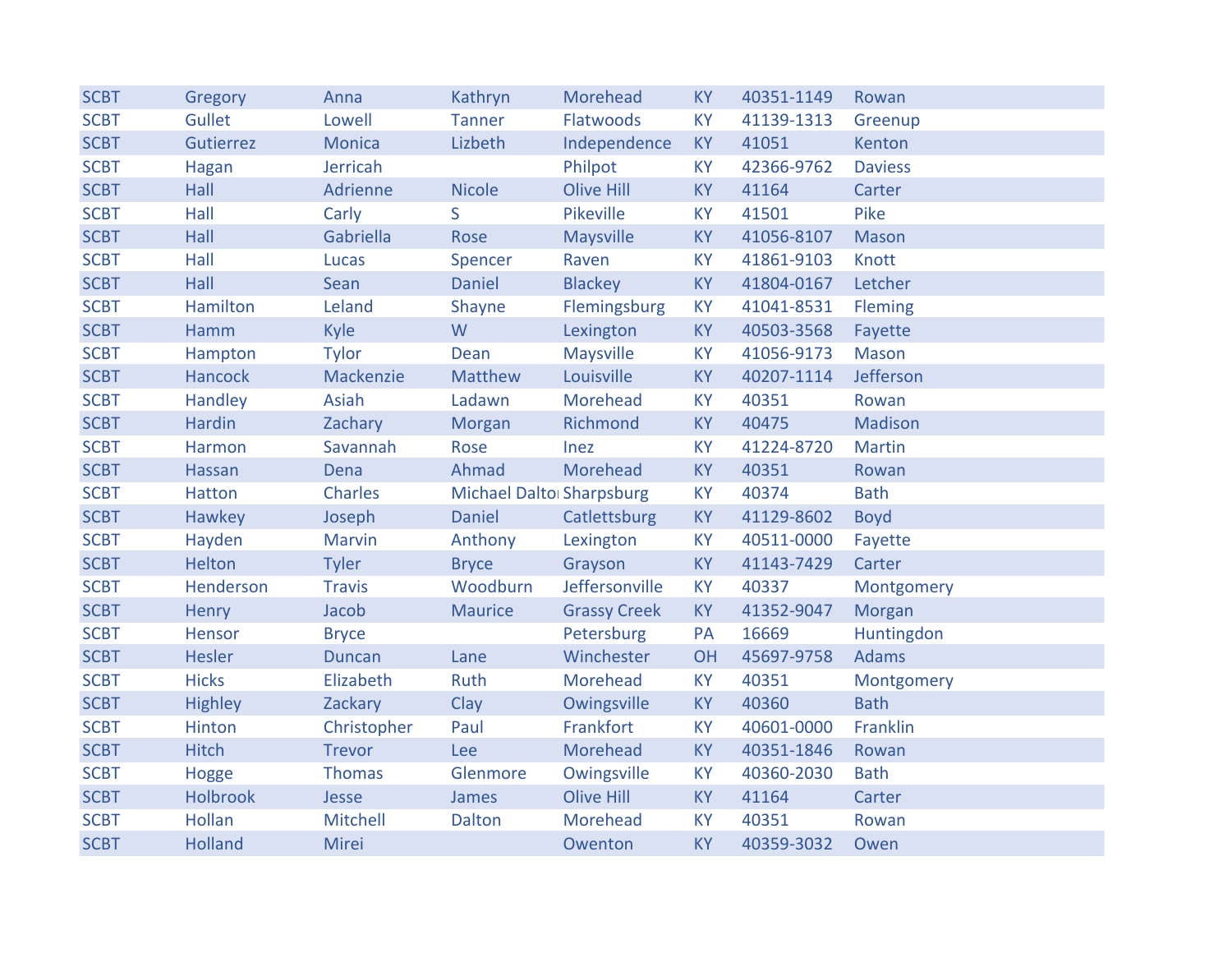| <b>SCBT</b> | Holley         | <b>Skylar</b>  | <b>Nixon</b>   | <b>Mt Sterling</b>    | <b>KY</b> | 40353      | Montgomery         |                      |
|-------------|----------------|----------------|----------------|-----------------------|-----------|------------|--------------------|----------------------|
| <b>SCBT</b> | Howard         | Hannah         | Elizabeth      | Fayetteville          | OH        | 45118      | <b>Brown</b>       |                      |
| <b>SCBT</b> | Howell         | Courtney       |                | <b>Hartford</b>       | <b>KY</b> | 42347-1545 | Ohio               |                      |
| <b>SCBT</b> | <b>Howell</b>  | Levi           | Joseph         | Lexington             | <b>KY</b> | 40515-1007 | Fayette            |                      |
| <b>SCBT</b> | Hunley         | Hannah         | Grace          | Salyersville          | <b>KY</b> | 41465      | <b>Magoffin</b>    |                      |
| <b>SCBT</b> | <b>Hunt</b>    | Deborah        | Kay            | <b>Smiths Grove</b>   | <b>KY</b> | 42171-9305 | Warren             |                      |
| <b>SCBT</b> | <b>Hurley</b>  | <b>Daniel</b>  | <b>Thomas</b>  | <b>Chavies</b>        | <b>KY</b> | 41727      | Perry              |                      |
| <b>SCBT</b> | Hutchinson     | <b>Gypsie</b>  | $\overline{A}$ | Lexington             | <b>KY</b> | 40511      | Fayette            |                      |
| <b>SCBT</b> | <b>Isaac</b>   | Loren          |                | Casco                 | MI        | 48064-1507 | <b>Saint Clair</b> |                      |
| <b>SCBT</b> | <b>Jenkins</b> | Jacob          | <b>Tyler</b>   | <b>West Liberty</b>   | <b>KY</b> | 41472      | Morgan             |                      |
| <b>SCBT</b> | <b>Jenkins</b> | Jon            | Christopher    | Morehead              | <b>KY</b> | 40351      | Rowan              |                      |
| <b>SCBT</b> | Jones          | <b>Dante</b>   | <b>Neal</b>    | <b>Noblesville</b>    | IN        | 46060      | Vanderburgh        |                      |
| <b>SCBT</b> | <b>Kelley</b>  | <b>Trenton</b> | Nathan         | Columbus              | IN        | 47201-8461 | <b>Bartholomew</b> |                      |
| <b>SCBT</b> | <b>Kline</b>   | Austin         |                | <b>Beecher City</b>   | IL.       | 62414-4072 | Effingham          |                      |
| <b>SCBT</b> | <b>Kosier</b>  | Jonathan       | <b>Reed</b>    | <b>Mount Sterling</b> | <b>KY</b> | 40353-8211 | Montgomery         |                      |
| <b>SCBT</b> | Lamb           | <b>Holly</b>   | Louise         | Morehead              | <b>KY</b> | 40351      | Rowan              |                      |
| <b>SCBT</b> | Layne          | Hunter         | <b>Derek</b>   | <b>Olive Hill</b>     | <b>KY</b> | 41164-6200 | Carter             |                      |
| <b>SCBT</b> | Layne          | Ryan           | Alexander      | Nicholasville         | <b>KY</b> | 40356-7703 | Jessamine          |                      |
| <b>SCBT</b> | Le             | Quang          |                | Morehead              | <b>KY</b> | 40351      |                    |                      |
| <b>SCBT</b> | Lemaster       | Alexandre      | <b>Brant</b>   | <b>South Shore</b>    | <b>KY</b> | 41175-8522 | Greenup            |                      |
| <b>SCBT</b> | Lewis          | <b>Ethan</b>   | <b>Matthew</b> | <b>West Liberty</b>   | <b>KY</b> | 41472      | Morgan             |                      |
| <b>SCBT</b> | <b>Liles</b>   | <b>Trent</b>   | S              | <b>Mount Sterling</b> | <b>KY</b> | 40353      | Montgomery         |                      |
| <b>SCBT</b> | Lindsay        | Evan           | A              | Lexington             | <b>KY</b> | 40517-0000 | Fayette            |                      |
| <b>SCBT</b> | Little         | <b>Steven</b>  | <b>Douglas</b> | Prestonsburg          | <b>KY</b> | 41653      | Floyd              |                      |
| <b>SCBT</b> | Litton         | Lindsi         | <b>Alivia</b>  | Morehead              | <b>KY</b> | 40351      | Rowan              |                      |
| <b>SCBT</b> | Lockhart       | <b>Thomas</b>  | <b>Darnell</b> | <b>Mount Sterling</b> | <b>KY</b> | 40353      | Montgomery         |                      |
| <b>SCBT</b> | Logsdon        | <b>Holly</b>   | A              | Owensboro             | <b>KY</b> | 42303-9234 | <b>Daviess</b>     |                      |
| <b>SCBT</b> | Lohmeier       | Olivia         | Lauren         | Cincinnati            | OH        | 45241-3377 | Hamilton           |                      |
| <b>SCBT</b> | Long           | Justine        | <b>Bailey</b>  | Kimper                | <b>KY</b> | 41539-5917 | Pike               |                      |
| <b>SCBT</b> | Long           | <b>Keith</b>   | W.             | Richmond              | <b>KY</b> | 40475      | <b>Madison</b>     |                      |
| <b>SCBT</b> | Longo          | Kristyan       | Gregory        | Ashland               | <b>KY</b> | 41101-7312 | <b>Boyd</b>        |                      |
| <b>SCBT</b> | Lovelace       | Austin         | <b>Matthew</b> | Catlettsburg          | <b>KY</b> | 41129      | <b>Boyd</b>        |                      |
| <b>SCBT</b> | Lowery         | <b>Dakota</b>  | Luke           | Morehead              | <b>KY</b> | 40351      |                    | <b>United States</b> |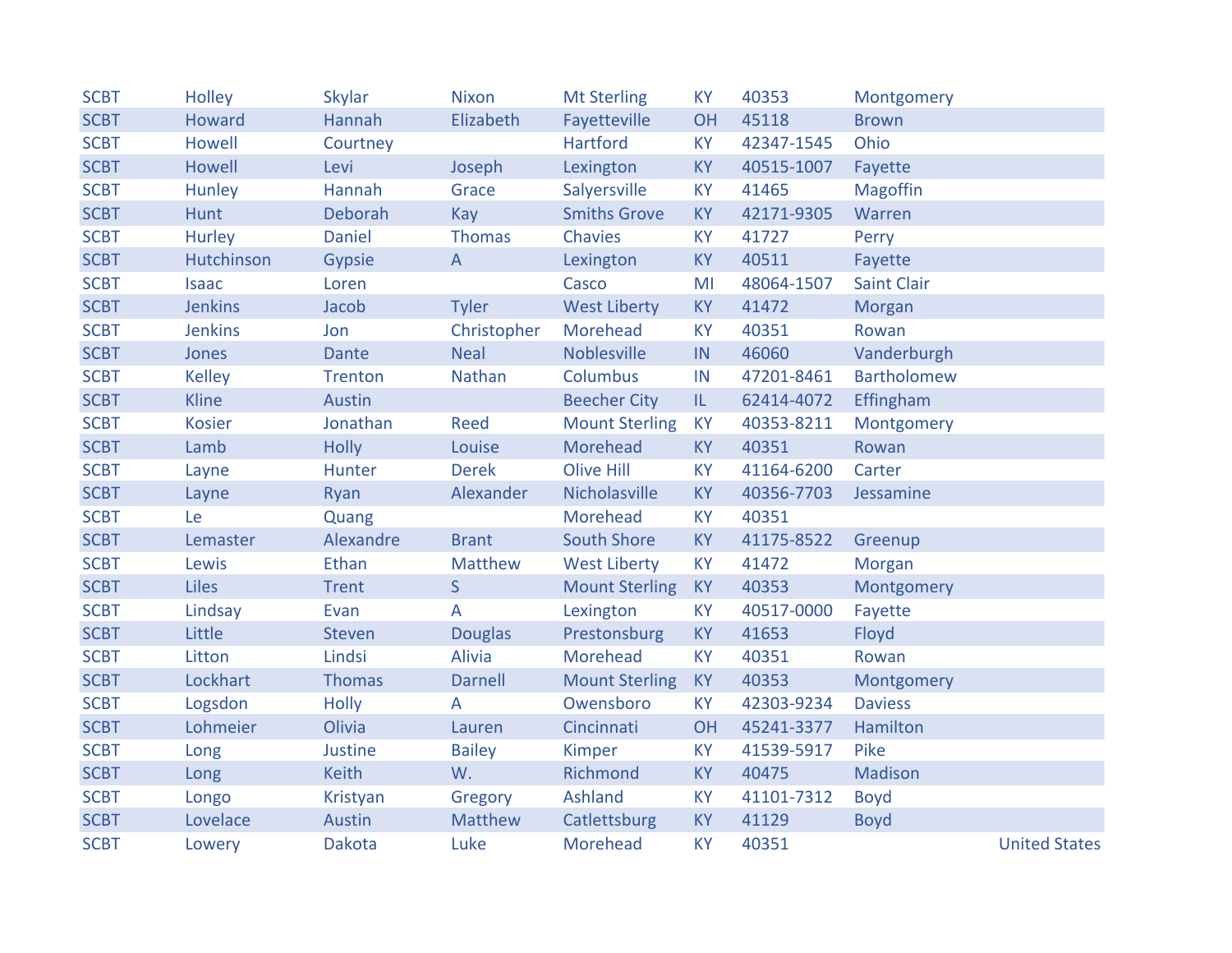| <b>SCBT</b> | Lozinak          | William         | <b>David</b>         | Hollidaysburg         | PA        | 16648-9290 | <b>Blair</b>   |
|-------------|------------------|-----------------|----------------------|-----------------------|-----------|------------|----------------|
| <b>SCBT</b> | <b>Lucas</b>     | Mary            | E                    | <b>Jenkins</b>        | <b>KY</b> | 41537-0000 | Letcher        |
| <b>SCBT</b> | Lucke            | Samuel          | $\overline{C}$       | Ashland               | <b>KY</b> | 41101-2126 | <b>Boyd</b>    |
| <b>SCBT</b> | <b>Maddox</b>    | <b>Nicholas</b> |                      | Maysville             | <b>KY</b> | 41056-8685 | <b>Mason</b>   |
| <b>SCBT</b> | Maggard          | Charlie         | Joseph               | <b>Jenkins</b>        | <b>KY</b> | 41537      | Letcher        |
| <b>SCBT</b> | <b>Maness</b>    | Porsche         | <b>DiAnn</b>         | <b>Means</b>          | <b>KY</b> | 40346      | <b>Menifee</b> |
| <b>SCBT</b> | <b>Martin</b>    | Jessica         | Lynn                 | Covington             | <b>KY</b> | 41017-9722 | Kenton         |
| <b>SCBT</b> | <b>Martin</b>    | <b>Tonyalee</b> | Cricket              | Jeffersonville        | <b>KY</b> | 40337      | Montgomery     |
| <b>SCBT</b> | <b>Martinez</b>  | Abigail         |                      | Winchester            | <b>KY</b> | 40391-2912 | <b>Clark</b>   |
| <b>SCBT</b> | <b>Mathews</b>   | M'Shae          | L.                   | Morehead              | <b>KY</b> | 40351      | Rowan          |
| <b>SCBT</b> | <b>Maxam</b>     | Connor          | B                    | Winchester            | <b>KY</b> | 40391-8252 | <b>Clark</b>   |
| <b>SCBT</b> | Mayhugh          | <b>Thomas</b>   | Robert               | Lexington             | <b>KY</b> | 40524-4842 | Fayette        |
| <b>SCBT</b> | <b>McCann</b>    | <b>Dylan</b>    | $\overline{C}$       | Lexington             | <b>KY</b> | 40503-5805 | Fayette        |
| <b>SCBT</b> | <b>McClung</b>   | <b>Thomas</b>   | <b>Bradley</b>       | Clearfield            | KY        | 40313      | Montgomery     |
| <b>SCBT</b> | <b>McCormick</b> | Jordyn          | <b>Hayley</b>        | Irvine                | <b>KY</b> | 40336-9081 | <b>Estill</b>  |
| <b>SCBT</b> | <b>McCraw</b>    | Jeremiah        | Wilson               | <b>Vestavia Hills</b> | <b>AL</b> | 35216-1627 | Jefferson      |
| <b>SCBT</b> | McIntyre         | <b>Haley</b>    | <b>Brooke</b>        | Ewing                 | <b>KY</b> | 41039-8705 | Fleming        |
| <b>SCBT</b> | <b>McKnight</b>  | <b>Tyler</b>    | <b>Dustin</b>        | <b>Ashland</b>        | <b>KY</b> | 41101-4722 | <b>Boyd</b>    |
| <b>SCBT</b> | <b>Miller</b>    | Jalen           | <b>Mark</b>          | Wheelersburg          | OH        | 45694-0342 | Scioto         |
| <b>SCBT</b> | <b>Mineer</b>    | <b>Austin</b>   | C                    | Wallingford           | <b>KY</b> | 41093-9054 | Fleming        |
| <b>SCBT</b> | <b>Miracle</b>   | Jacqueline      | K.                   | London                | <b>KY</b> | 40741-8615 | Laurel         |
| <b>SCBT</b> | Montelisciani    | Olivia          | <b>Kate</b>          | Edgewood              | <b>KY</b> | 41017-2665 | Kenton         |
| <b>SCBT</b> | <b>Moore</b>     | Benjamin        | Walker               | Hillsboro             | <b>KY</b> | 41049      | <b>Fleming</b> |
| <b>SCBT</b> | <b>Moore</b>     | Cameron         | <b>Stewart</b>       | <b>Ashland</b>        | <b>KY</b> | 41102-5759 | <b>Boyd</b>    |
| <b>SCBT</b> | <b>Moore</b>     | <b>Dakota</b>   | Jesse-Ray            | <b>Mount Olivet</b>   | <b>KY</b> | 41064-8867 | Robertson      |
| <b>SCBT</b> | <b>Morrow</b>    | Shawna          | Faith                | Lancaster             | <b>KY</b> | 40444-9346 | Garrard        |
| <b>SCBT</b> | <b>Moses</b>     | Kyle            | <b>Devin</b>         | Nicholasville         | <b>KY</b> | 40356      | Jessamine      |
| <b>SCBT</b> | <b>Mullaney</b>  | Conor           | <b>Patrick</b>       | Louisville            | <b>KY</b> | 40223-5525 | Jefferson      |
| <b>SCBT</b> | <b>Muncy</b>     | <b>Brayden</b>  | Allen                | Inez                  | <b>KY</b> | 41224-2018 | <b>Martin</b>  |
| <b>SCBT</b> | <b>Murad</b>     | Thamer          | Abdeldaim H Morehead |                       | <b>KY</b> | 40351      | Rowan          |
| <b>SCBT</b> | Murphy           | <b>Dakota</b>   | <b>Scott</b>         | <b>Stanton</b>        | <b>KY</b> | 40380      | Powell         |
| <b>SCBT</b> | <b>Muschong</b>  | Joseph          | C                    | Lexington             | <b>KY</b> | 40503-4207 | Fayette        |
| <b>SCBT</b> | Osborn           | Catherine       | G                    | Owingsville           | <b>KY</b> | 40360-9504 | <b>Bath</b>    |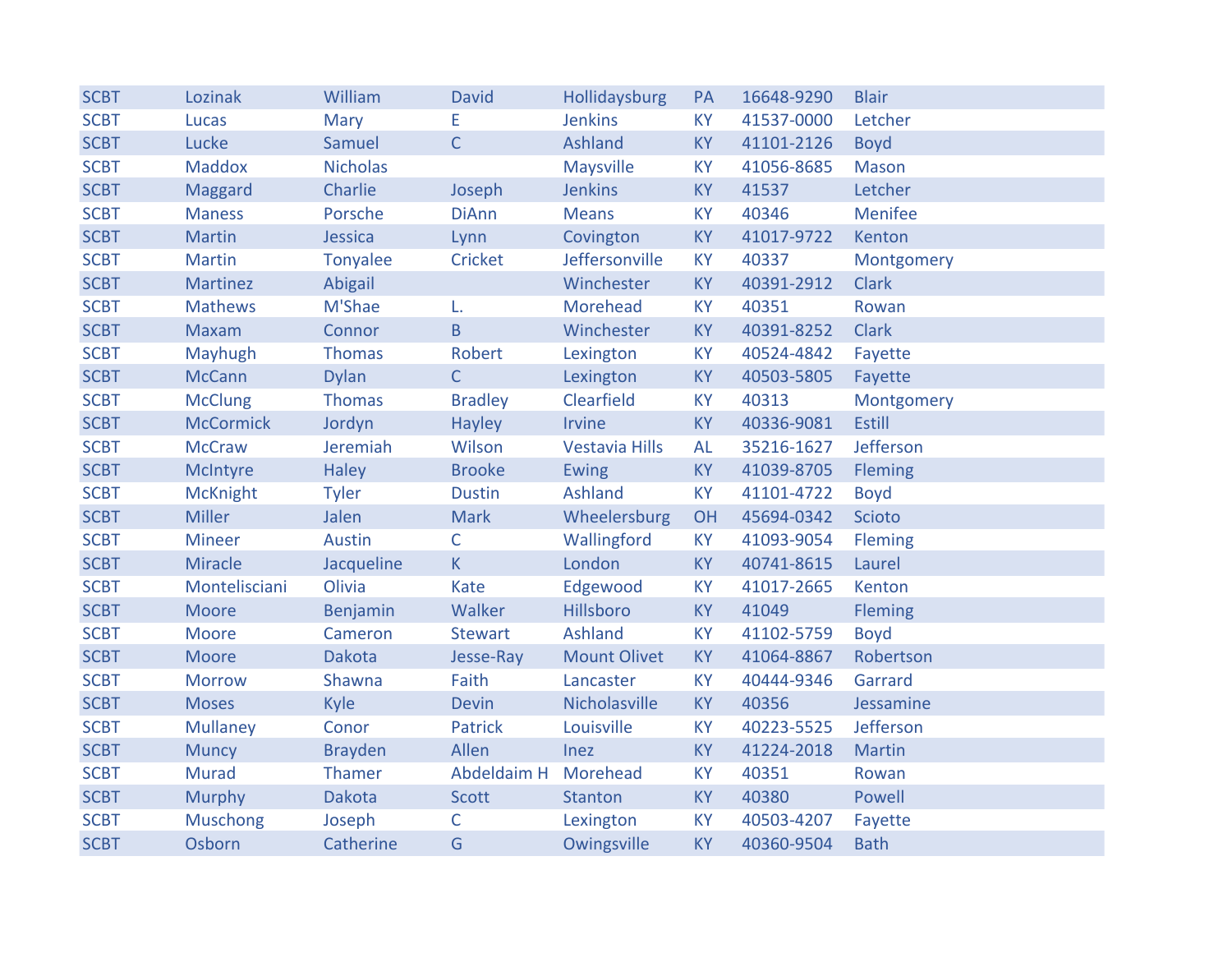| <b>SCBT</b> | Osman           | Benjamin        | н                                | <b>South Shore</b>    | <b>KY</b> | 41175      | Greenup        |
|-------------|-----------------|-----------------|----------------------------------|-----------------------|-----------|------------|----------------|
| <b>SCBT</b> | <b>Otis</b>     | James           | Chandler                         | Olympia               | <b>KY</b> | 40358      | <b>Bath</b>    |
| <b>SCBT</b> | Owsley          | Chelsea         | <b>Breanna</b>                   | <b>Vest</b>           | <b>KY</b> | 41772      | Knott          |
| <b>SCBT</b> | Parks           | Chelse          | Renee                            | Vanceburg             | <b>KY</b> | 41179-7030 | Lewis          |
| <b>SCBT</b> | <b>Parsons</b>  | Makayla         | <b>B.</b>                        | Morehead              | <b>KY</b> | 40351      | Rowan          |
| <b>SCBT</b> | <b>Patrick</b>  | Raven           | Presley                          | Winchester            | <b>KY</b> | 40391-9164 | <b>Clark</b>   |
| <b>SCBT</b> | <b>Patrick</b>  | Sawyer          | Allen                            | Frenchburg            | <b>KY</b> | 40322-8994 | Menifee        |
| <b>SCBT</b> | Patterson       | Wesley          | Ryan                             | Greenup               | <b>KY</b> | 41144-7496 | Greenup        |
| <b>SCBT</b> | Pemberton       | <b>McKenzie</b> | <b>Taylor</b>                    | Louisa                | <b>KY</b> | 41230-5910 | Lawrence       |
| <b>SCBT</b> | <b>Perkins</b>  | Julie           | Katherine                        | <b>Ewing</b>          | <b>KY</b> | 41039-9609 | Fleming        |
| <b>SCBT</b> | Peroni          | <b>Dominic</b>  |                                  | Uniontown             | PA        | 15401-3930 | Fayette        |
| <b>SCBT</b> | Petatan         | Abad            |                                  | Lexington             | <b>KY</b> | 40517      | Fayette        |
| <b>SCBT</b> | <b>Pharis</b>   | <b>Tristan</b>  | Uda                              | Leitchfield           | <b>KY</b> | 42754-7232 | Grayson        |
| <b>SCBT</b> | <b>Phillips</b> | Ryan            | Henry                            | London                | <b>KY</b> | 40744      | Laurel         |
| <b>SCBT</b> | Pidgorodetska   | Glory           | Ann                              | <b>Mount Sterling</b> | <b>KY</b> | 40353-1604 | Montgomery     |
| <b>SCBT</b> | Pierce          | <b>Drake</b>    | Morgan                           | <b>Butler</b>         | <b>KY</b> | 41006      | Pendleton      |
| <b>SCBT</b> | Porter          | Paul            | <b>Benjamin Jaco Owingsville</b> |                       | <b>KY</b> | 40360      | <b>Bath</b>    |
| <b>SCBT</b> | Potter          | Jerry           | <b>Kye</b>                       | <b>West Liberty</b>   | <b>KY</b> | 41472-7733 | Morgan         |
| <b>SCBT</b> | Prater          | <b>Madison</b>  | Renee                            | Vanceburg             | <b>KY</b> | 41179-7921 | Lewis          |
| <b>SCBT</b> | <b>Reed</b>     | Michael         | T.                               | Elizabethtown         | <b>KY</b> | 42701-5210 | Hardin         |
| <b>SCBT</b> | <b>Reese</b>    | Jeffrey         | John                             | Hebron                | <b>KY</b> | 41048      | <b>Boone</b>   |
| <b>SCBT</b> | Reynolds        | Christopher     | Lee                              | <b>West Liberty</b>   | <b>KY</b> | 41472-8503 | Morgan         |
| <b>SCBT</b> | <b>Rich</b>     | Callahan        | M                                | Union                 | <b>KY</b> | 41091-8803 | <b>Boone</b>   |
| <b>SCBT</b> | <b>Rieck</b>    | <b>Trevor</b>   | <b>Bryce</b>                     | Hillsboro             | <b>KY</b> | 41049-8522 | Fleming        |
| <b>SCBT</b> | Ritchie         | <b>Megan</b>    | <b>Danielle</b>                  | Flemingsburg          | <b>KY</b> | 41041-9294 | Fleming        |
| <b>SCBT</b> | Robinson        | Jamie           | <b>Kirkland</b>                  | River                 | <b>KY</b> | 41254      | Johnson        |
| <b>SCBT</b> | Robinson        | <b>Thomas</b>   | Reese                            | Ashland               | <b>KY</b> | 41102      | <b>Boyd</b>    |
| <b>SCBT</b> | Rodman          | Courtney        | <b>Brooke</b>                    | Ashland               | <b>KY</b> | 41101-3138 | <b>Boyd</b>    |
| <b>SCBT</b> | Rodriguez       | Eli             | Vincente                         | <b>Brooksville</b>    | <b>KY</b> | 41004      | <b>Bracken</b> |
| <b>SCBT</b> | <b>Rogers</b>   | Emilee          | <b>B.</b>                        | Winchester            | <b>KY</b> | 40391      | <b>Clark</b>   |
| <b>SCBT</b> | Rose            | Peyton          | Elizabeth                        | <b>Versailles</b>     | <b>KY</b> | 40383-9779 | Woodford       |
| <b>SCBT</b> | <b>Russ</b>     | <b>Victoria</b> | Elizabeth                        | <b>Brandenburg</b>    | <b>KY</b> | 40108-1013 | Meade          |
| <b>SCBT</b> | <b>Russo</b>    | <b>Breanna</b>  | Marie                            | Crittenden            | <b>KY</b> | 41030-8203 | Grant          |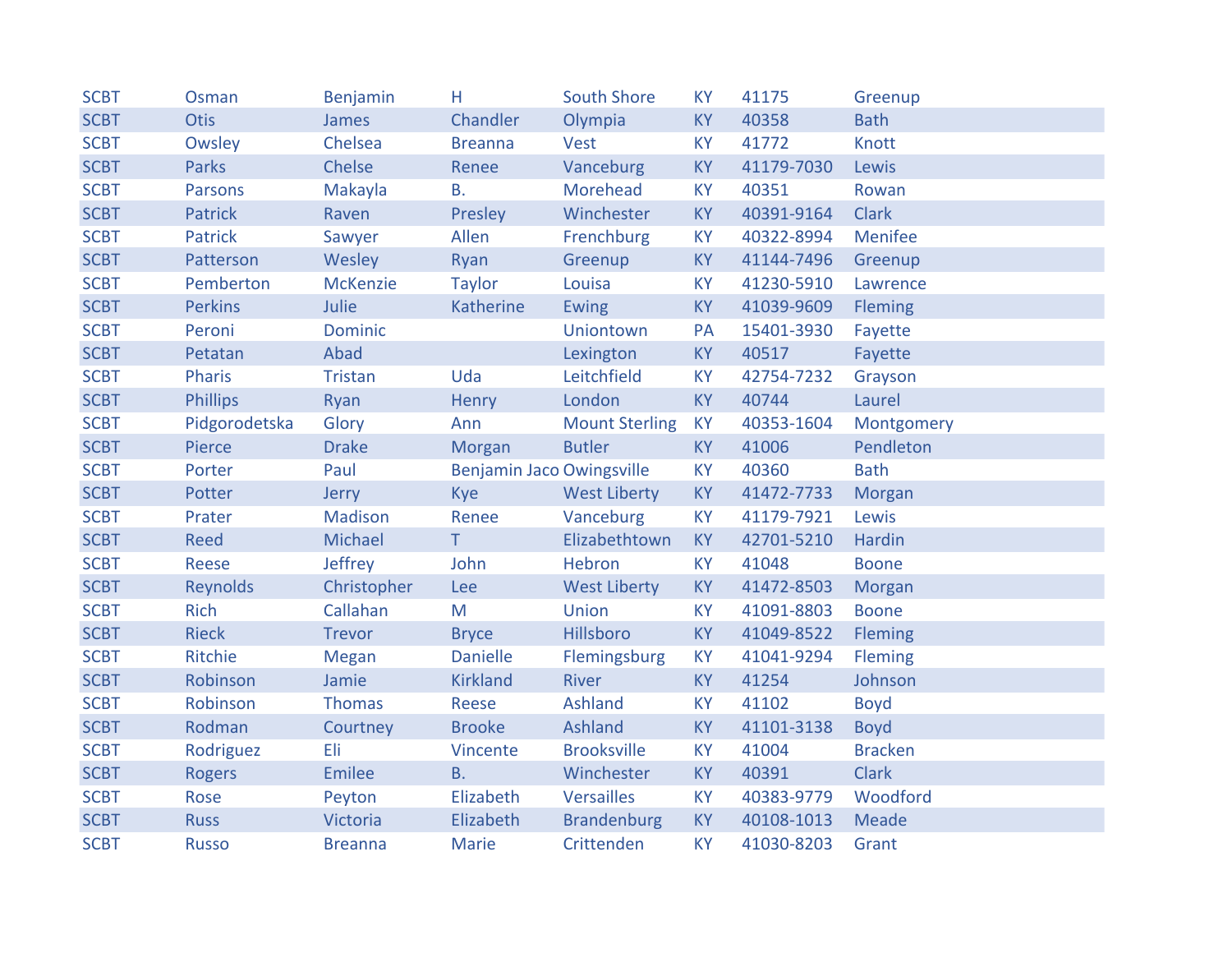| <b>SCBT</b> | <b>Saunders</b>        | Cole             |                 | <b>Ewing</b>                | <b>KY</b> | 41039-9608 | <b>Fleming</b> |
|-------------|------------------------|------------------|-----------------|-----------------------------|-----------|------------|----------------|
| <b>SCBT</b> | <b>Schalk</b>          | Joseph           | <b>Taylor</b>   | <b>Paris</b>                | <b>KY</b> | 40361      | <b>Bourbon</b> |
| <b>SCBT</b> | Seid                   | <b>Bethlehem</b> | M               | Morehead                    | <b>KY</b> | 40351      |                |
| <b>SCBT</b> | Sherman                | John             | <b>Reynolds</b> | <b>Liberty Township OH</b>  |           | 45044-9752 | <b>Butler</b>  |
| <b>SCBT</b> | Short                  | William          | <b>Bernara</b>  | La Grange                   | <b>KY</b> | 40031-7525 | Oldham         |
| <b>SCBT</b> | Simon                  | <b>Bryce</b>     |                 | Cascade                     | IA        | 52033-9660 | <b>Dubuque</b> |
| <b>SCBT</b> | Simpson                | Maddison         | <b>McKenzie</b> | Lancaster                   | <b>KY</b> | 40444      | Garrard        |
| <b>SCBT</b> | <b>Skaggs</b>          | <b>Allie</b>     | Janette         | Grayson                     | <b>KY</b> | 41143      | Carter         |
| <b>SCBT</b> | Smith                  | Archie           | D.              | Jeffersonville              | <b>KY</b> | 40337      | Montgomery     |
| <b>SCBT</b> | Smith                  | Cheyenne         | Lee             | Garrett                     | <b>KY</b> | 41630-0514 | Floyd          |
| <b>SCBT</b> | Smith                  | Clay             | <b>Scott</b>    | <b>Gallipolis</b>           | OH        | 45631      | Gallia         |
| <b>SCBT</b> | Smith                  | Jasmine          | Michelle        | Glasgow                     | <b>KY</b> | 42141-7086 | <b>Barren</b>  |
| <b>SCBT</b> | Smith                  | Joshua           |                 | Georgetown                  | <b>KY</b> | 40324-9559 | Scott          |
| <b>SCBT</b> | Smith                  | <b>Macey</b>     | <b>Marie</b>    | <b>Cold Sprgs Highla KY</b> |           | 41076      | Campbell       |
| <b>SCBT</b> | Smith                  | <b>Madison</b>   | Victoria        | Frankfort                   | <b>KY</b> | 40601-9763 | Franklin       |
| <b>SCBT</b> | Smith                  | Sophie           | Grace           | Waynesburg                  | <b>KY</b> | 40489-9000 | Lincoln        |
| <b>SCBT</b> | Sorrell                | Carrie           | Justice         | Morehead                    | <b>KY</b> | 40351      | Rowan          |
| <b>SCBT</b> | <b>Sparks</b>          | <b>Danielle</b>  | Lee             | Winchester                  | <b>KY</b> | 40391-1063 | <b>Clark</b>   |
| <b>SCBT</b> | Spencer                | <b>Taylor</b>    | Madisen         | Piketon                     | OH        | 45661-9760 | Pike           |
| <b>SCBT</b> | <b>Sprouls</b>         | Lisa             | M.              | Cumberland                  | <b>KY</b> | 40823      | Harlan         |
| <b>SCBT</b> | Spurlock               | Kyle             | <b>Dylan</b>    | Catlettsburg                | <b>KY</b> | 41129-9654 | <b>Boyd</b>    |
| <b>SCBT</b> | Stanley-Williams Jaden |                  | Amadeo          | Lawrenceville               | <b>GA</b> | 30044-6988 | Gwinnett       |
| <b>SCBT</b> | <b>Stepp</b>           | Kaitlyn          | Ella            | Inez                        | <b>KY</b> | 41224      | <b>Martin</b>  |
| <b>SCBT</b> | <b>Stevens</b>         | <b>Dylan</b>     | Lewis           | <b>West Liberty</b>         | <b>KY</b> | 41472      | Morgan         |
| <b>SCBT</b> | <b>Stevens</b>         | <b>Nicholas</b>  | <b>Scott</b>    | Morehead                    | <b>KY</b> | 40351      | Rowan          |
| <b>SCBT</b> | <b>Stevens</b>         | Sheldon          | Kash            | <b>Sandy Hook</b>           | <b>KY</b> | 41171-8000 | Elliott        |
| <b>SCBT</b> | Stevenson              | <b>Micah</b>     | <b>Barrett</b>  | Winchester                  | <b>KY</b> | 40391-8252 | <b>Clark</b>   |
| <b>SCBT</b> | <b>Stewart</b>         | <b>Marissa</b>   | Raye            | <b>Salt Lick</b>            | <b>KY</b> | 40371      | <b>Bath</b>    |
| <b>SCBT</b> | <b>Stiles</b>          | Alyssa           | <b>Marie</b>    | <b>New Richmond</b>         | OH        | 45157-8678 | Clermont       |
| <b>SCBT</b> | <b>Stinnett</b>        | Carla            | Dean            | Nicholasville               | <b>KY</b> | 40356-1396 | Jessamine      |
| <b>SCBT</b> | <b>Stinnett</b>        | Sadie            | <b>Jo</b>       | Nicholasville               | <b>KY</b> | 40356      | Jessamine      |
| <b>SCBT</b> | <b>Stone</b>           | Kaitlyn          | D               | <b>Mount Sterling</b>       | <b>KY</b> | 40353      | Rowan          |
| <b>SCBT</b> | <b>Stone</b>           | Landon           | <b>Curtis</b>   | Vanceburg                   | <b>KY</b> | 41179      | Lewis          |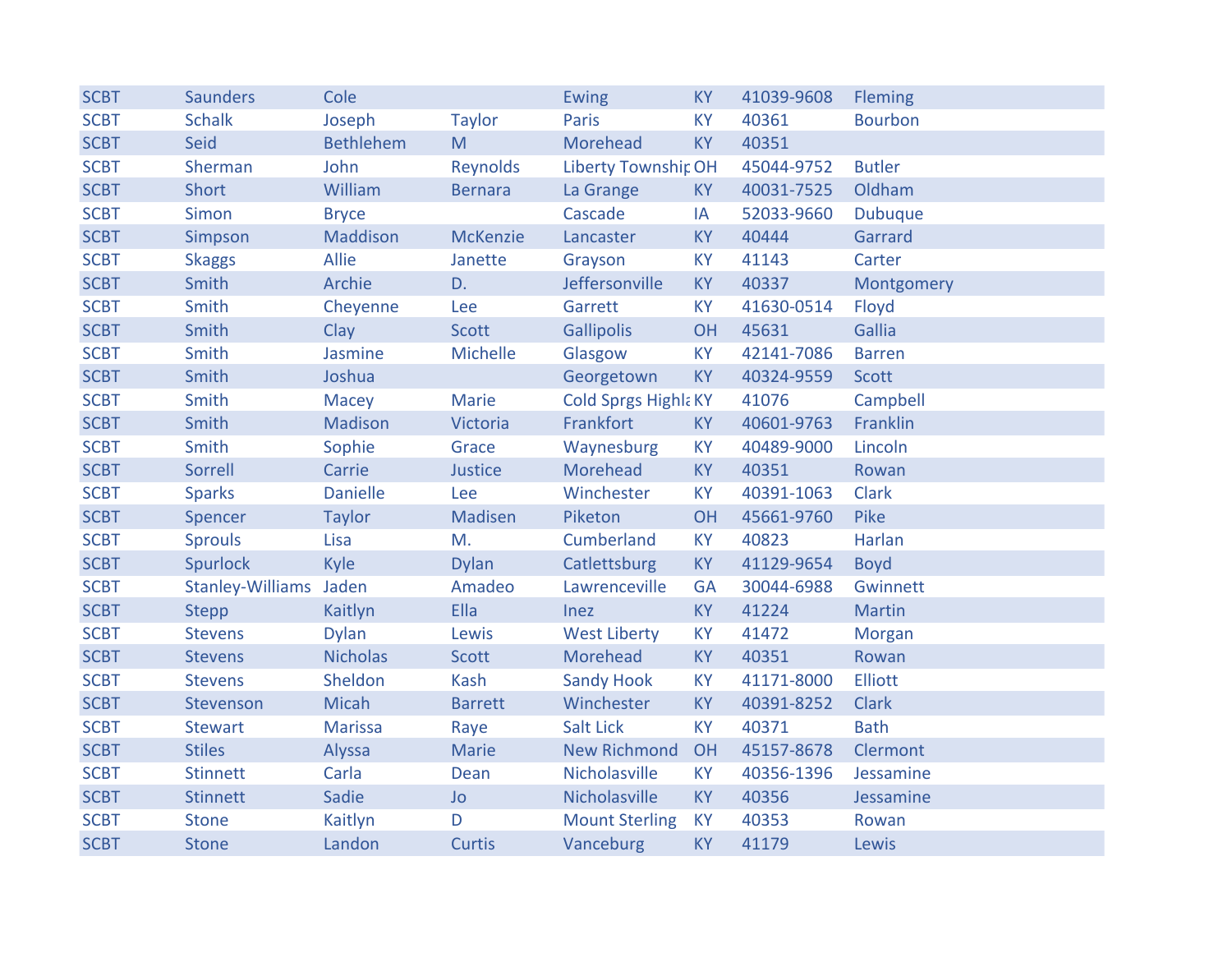| <b>SCBT</b> | <b>Stull</b>    | Morgan          | Paige           | Wellington              | <b>KY</b> | 40387      | Montgomery      |         |
|-------------|-----------------|-----------------|-----------------|-------------------------|-----------|------------|-----------------|---------|
| <b>SCBT</b> | <b>Sullivan</b> | Gavin           | Lynn            | Vienna                  | <b>WV</b> | 26105      | Wood            |         |
| <b>SCBT</b> | Surgener        | Gabriel         | <b>Tristan</b>  | Waddy                   | <b>KY</b> | 40076      | Shelby          |         |
| <b>SCBT</b> | Swearingen      | Mia             |                 | <b>Floyds Knobs</b>     | IN        | 47119-8515 | Floyd           |         |
| <b>SCBT</b> | Sweeney         | Samantha        | Jade            | Clearfield              | <b>KY</b> | 40313      | Rowan           |         |
| <b>SCBT</b> | Switzer         | Wilson          | <b>Scott</b>    | Carlisle                | <b>KY</b> | 40311-9033 | <b>Nicholas</b> |         |
| <b>SCBT</b> | <b>Taborda</b>  | <b>Damaris</b>  | A               | Somerset                | <b>KY</b> | 42503-5783 | Pulaski         |         |
| <b>SCBT</b> | <b>Tackett</b>  | Garrett         | <b>Scott</b>    | Staffordsville          | <b>KY</b> | 41256-0111 | Johnson         |         |
| <b>SCBT</b> | <b>Taylor</b>   | Cameron         | Stephan         | Catlettsburg            | <b>KY</b> | 41129-8604 | <b>Boyd</b>     |         |
| <b>SCBT</b> | <b>Taylor</b>   | Hannah          | <b>MeiLe</b>    | Morehead                | <b>KY</b> | 40351-0000 | Rowan           |         |
| <b>SCBT</b> | Thompson        | <b>Melissa</b>  | <b>Marie</b>    | Morehead                | <b>KY</b> | 40351      | Rowan           |         |
| <b>SCBT</b> | Tiedeman        | <b>Nicholas</b> | Η.              | Morehead                | <b>KY</b> | 40351      | Rowan           |         |
| <b>SCBT</b> | <b>Tigler</b>   | Isaiah          |                 | <b>Clovis</b>           | <b>CA</b> | 93619-3794 | Fresno          |         |
| <b>SCBT</b> | <b>Tolliver</b> | Laykin          |                 | Greenup                 | <b>KY</b> | 41144-6464 | Greenup         |         |
| <b>SCBT</b> | <b>Tolliver</b> | Mitchell        | Wade            | <b>Bledsoe</b>          | <b>KY</b> | 40810-0208 | Harlan          |         |
| <b>SCBT</b> | Topmiller       | Hannah          | <b>Jo</b>       | <b>Pleasant Plain</b>   | OH        | 45162      | Warren          |         |
| <b>SCBT</b> | Toy             | <b>Brooke</b>   | Logan           | Owingsville             | <b>KY</b> | 40360-9061 | <b>Bath</b>     |         |
| <b>SCBT</b> | Tran            | Linh            | Gia             | <b>Dak Lak Province</b> |           |            |                 | Vietnam |
| <b>SCBT</b> | <b>Turner</b>   | <b>Matthew</b>  | Kyle            | Salyersville            | <b>KY</b> | 41465      | <b>Magoffin</b> |         |
| <b>SCBT</b> | <b>Turner</b>   | Seth            | S.              | <b>West Liberty</b>     | <b>KY</b> | 41472      | Morgan          |         |
| <b>SCBT</b> | Vallejo         | <b>Matteo</b>   | <b>Navarro</b>  | Winchester              | <b>KY</b> | 40391-0000 | <b>Clark</b>    |         |
| <b>SCBT</b> | Volpe           | Connor          | <b>Patrick</b>  | Georgetown              | <b>KY</b> | 40324-2332 | <b>Scott</b>    |         |
| <b>SCBT</b> | Wagoner         | Zachary         | Allen           | Hillsboro               | <b>KY</b> | 41049-8751 | Fleming         |         |
| <b>SCBT</b> | Ward            | <b>Braxton</b>  | Lee             | Morehead                | <b>KY</b> | 40351      | Rowan           |         |
| <b>SCBT</b> | Walker          | <b>Brianna</b>  | Michelle        | Hagerstown              | <b>MD</b> | 40351      |                 |         |
| <b>SCBT</b> | Ward            | <b>Bryce</b>    | Allen           | <b>Hurricane</b>        | <b>WV</b> | 25526-9525 | Putnam          |         |
| <b>SCBT</b> | Ward            | Jacob           | D               | Georgetown              | <b>KY</b> | 40324      | Lawrence        |         |
| <b>SCBT</b> | Ward            | <b>Tyler</b>    | <b>Blake</b>    | Flatwoods               | <b>KY</b> | 41139      | Greenup         |         |
| <b>SCBT</b> | Washka          | Isabella        | <b>Maria</b>    | Argyle                  | <b>TX</b> | 76226-7363 | Denton          |         |
| <b>SCBT</b> | <b>Watkins</b>  | Jeremy          | <b>Dearmore</b> | <b>New Haven</b>        | <b>KY</b> | 40051-6248 | <b>Nelson</b>   |         |
| <b>SCBT</b> | Webb            | Joshua          | Walker          | <b>Oil Springs</b>      | <b>KY</b> | 41238      | Johnson         |         |
| <b>SCBT</b> | Webb            | Samantha        | Erin            | Flemingsburg            | <b>KY</b> | 40351      | Rowan           |         |
| <b>SCBT</b> | Weddington      | Nathan          | Levi            | Garrison                | <b>KY</b> | 41141-8958 | Lewis           |         |